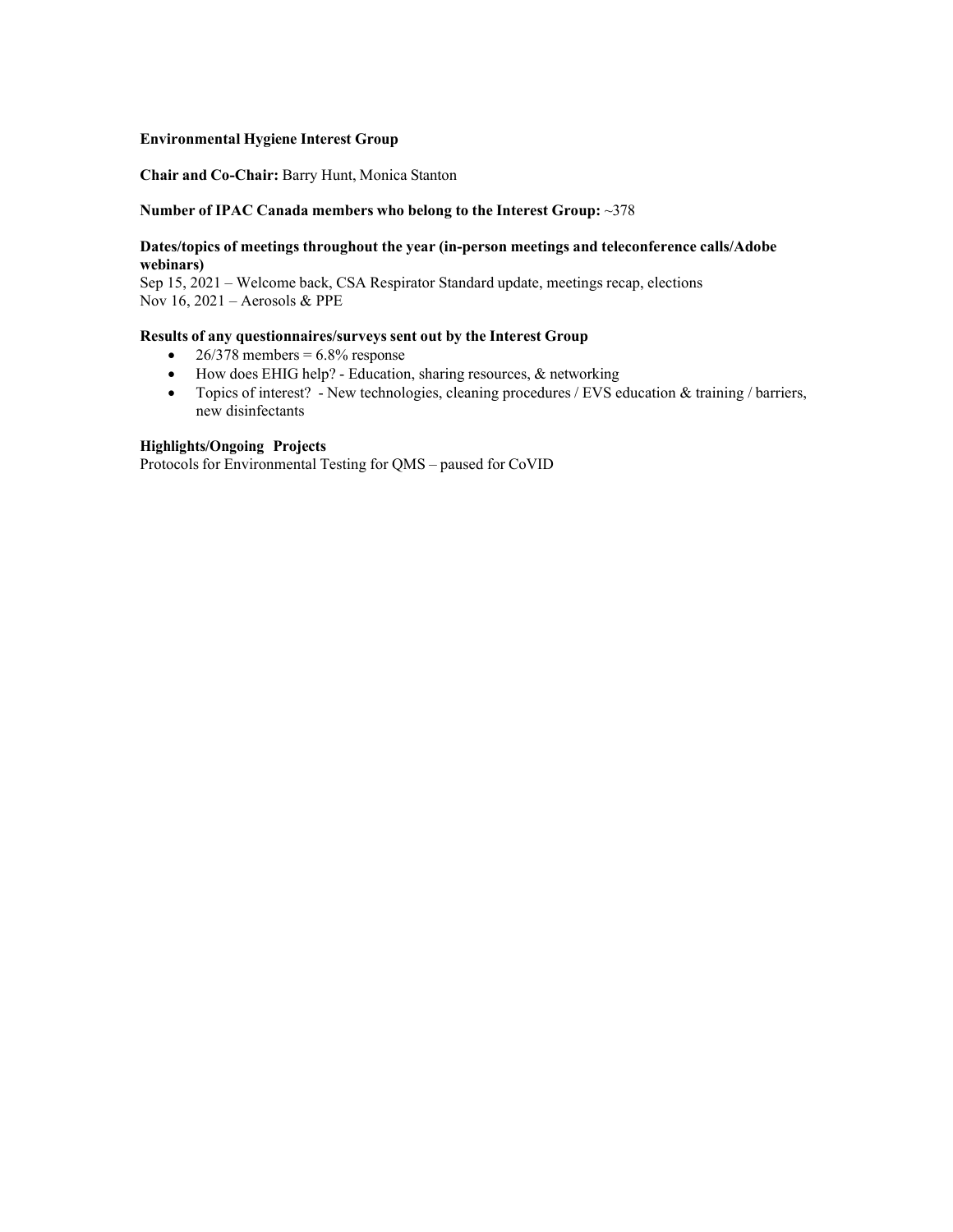#### **Health Care Facility Design Interest Group**

## **Chair and Co-Chair:** Barb Shea and Jessica Fullerton

## **Number of IPAC Canada members who belong to the Interest Group: 462**

#### **Dates/topics of meetings throughout the year Presentation**

- 1. Changes to Z8000 Barb Shea
- **2.** Jeffrey Siegel, PhD, Professor of Civil and Mineral Engineering at the University of Toronto, is scheduled to repeat the presentation he provided as part of PHO Rounds: Indoor Air Quality and COVID-19.
- 3. Speaker, Marianne Lee, Mechanical Engineer, Senior Manager and Principal at HH Angus' Health Divisions provided an introduction to healthcare plumbing systems and an overview of updates to CSA's Special Requirements for Plumbing Installations in Health Care Facilities Standard (Z317.1)
- 4. Speaker, Dr. Michele Provost, Professor and holds an Industrial Chair on Drinking Water at the Dept of Civil Engineering of Polytechnique Montreal provided an overview of her extensive knowledge on plumbing system risks, remediation, and water management plans.

#### **Position Statements developed/under development**

Healthcare Facility Design and Construction 2016 Position Statement under review

#### **Goals for the coming year**

Reviewing need to continue, delete or refresh project:

- 1. Photo bank for teaching
- 2. Review and update of the Interest Group website
- 2. Surveillance definitions re: Aspergillus
- 3. FAQ's
- 4. Facility Water Safety Plan

5. Z8000-18 Review Sub-Committee – Interest Group members are meeting to review CSA's Z8000-18 in order to provide collated feedback, as this Standard will be up for review in the coming year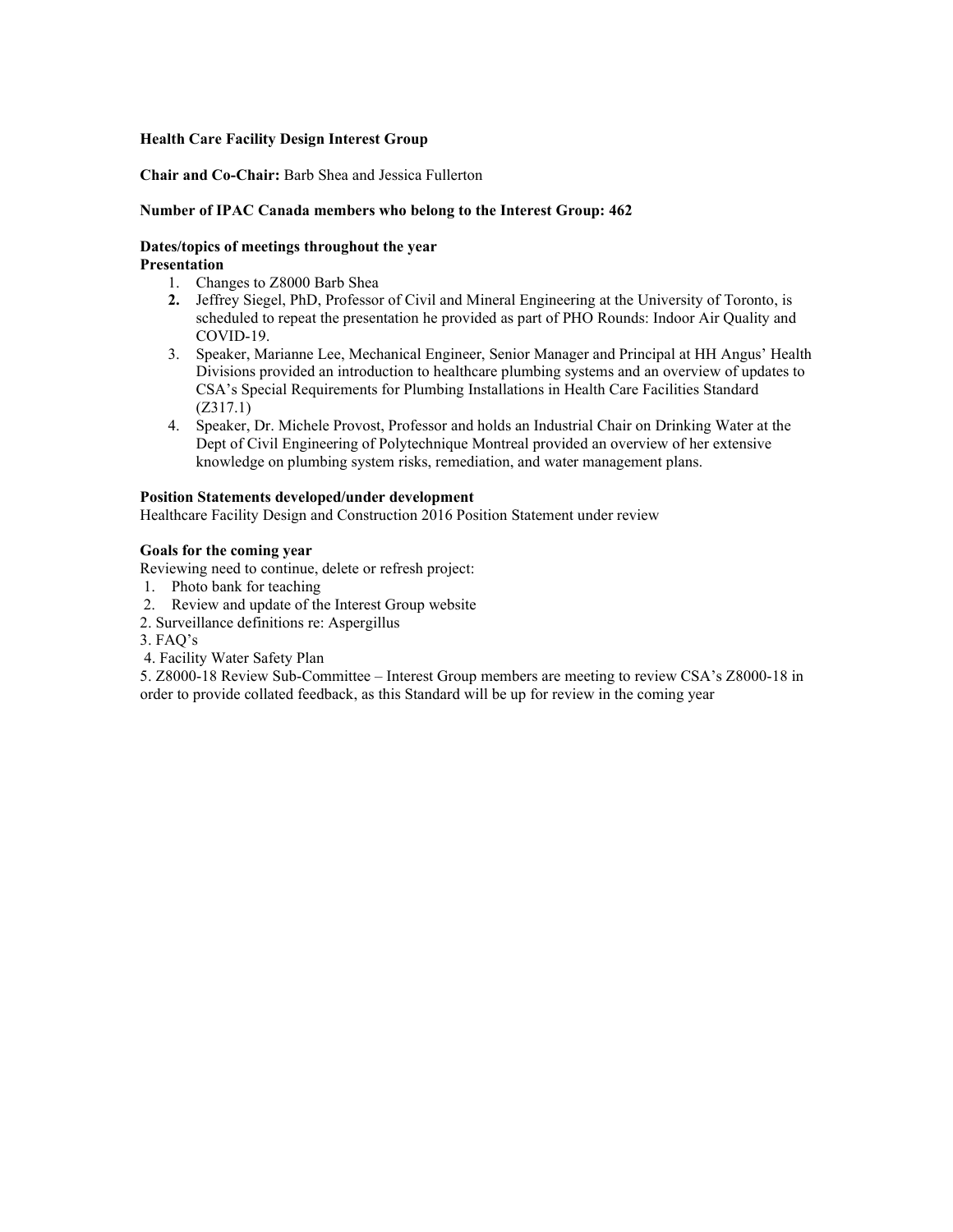## **Long Term Care (LTC) Interest Group Annual Report 2021**

**Current Chair:** Outgoing Chair: Cathy Guitare, Incoming Chair: Marjorie Belzile (December 2021)

#### **Number of IPAC Canada members who belong to the Interest Group:** Currently 561.

#### **Dates/topics of meetings throughout the year**

No meetings were held in 2021. New Chair met with IPAC Executive Director Gerry Hansen in December to discuss role, group, needs assessment, and basic information regarding the LTC group.

2021 has proven to be another difficult year for IPC professionals. Health care facilities have been pivoting to the needs of staff and working to develop and implement IPC standards in the face of the ever-changing research and knowledge of the Covid-19 pandemic. There has been very little to no time for formal meetings.

#### **Results of any questionnaires/surveys sent out by the Interest Group**

A Needs Assessment survey will be sent to the group membership in January 2022. This will help direct the goals and work for 2022.

#### **Highlights/Ongoing Projects**

Letters were sent to two provincial Ministers responsible for Long Term Care (Ontario and New Brunswick). This letter is advocating for designated funding and support for IPC professionals in LTC and for minimal educational requirements in these positions.

#### **Any other relevant accomplishments, goals for the coming year**

The goals for the upcoming year include refocusing the LTC Interest Group through networking and education needs assessment. Meetings have been scheduled quarterly and some education sessions are pending. Membership growth will also be a goal for 2022.

Respectfully Submitted, Marjorie Belzile, RN DOHN BHAdmin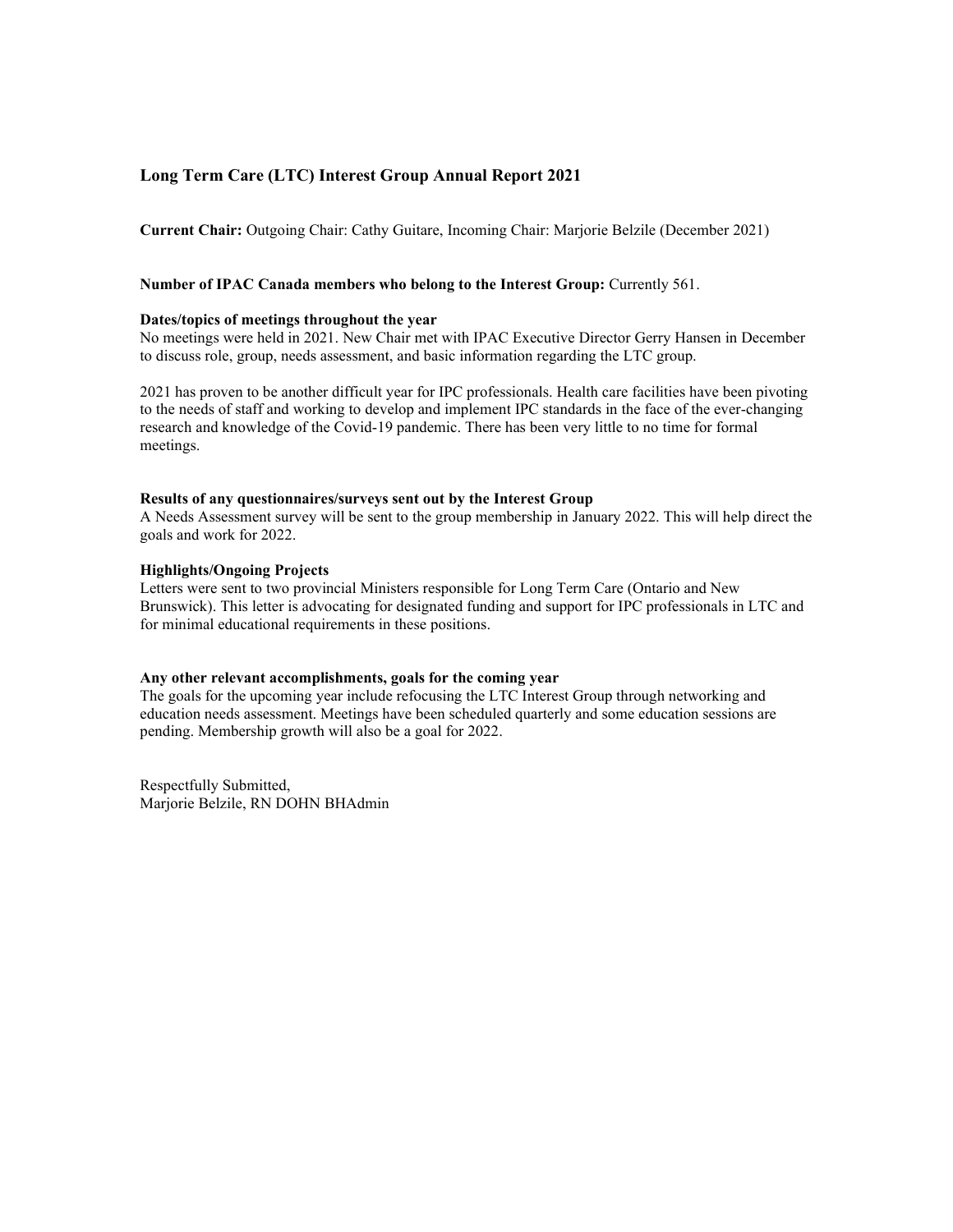## **Mental Health Interest Group**

**Current Chair: Murtuza Diwan**

**Number of IPAC Canada members who belong to the Interest Group:168**

**Dates/topics of meetings throughout the year (in-person meetings and teleconference calls/Adobe webinars) - 0**

**Position Statements (if any) developed/under development – N/A**

#### **Results of any questionnaires/surveys sent out by the Interest Group :**

## **Question:**

There have been ongoing issues with hand hygiene due to the fact that it cannot be wall mounted. Staff have personal size ABRH for pockets but they are cumbersome, flip top lids open in pocket, etc. I'm wondering if this interest group has discussed this issue and if so, what type of solutions have been put forward?

## **Responses:**

- I also worked in a very large, acute mental health hospital. We did not have wall mounted ABHR either, sanitizer was available in the nurse's station, medication room, treatment room, on isolation carts, and normally in the man-trap on the way into the unit. This was always an issue with no real solutions. The ultimate goal would be to install hand hygiene sinks, of which my facility had a very limited amount as well.
- We have no issues with hands free sanitizer. They are all over the building.
- We have ABHR wall mounted throughout our facility. We have NON alcohol based hand rub mounted on our Concurrent disorders unit.
	- $\circ$  All our wall mounted products have a anti ligature component. (Soap and hand rub)
	- $\circ$  We have found that occasionally not frequently we need to remove the ABHR from the dispensers if a patient drinks the product. We have the ability to have dispensers located within eye shot of the care desk so we can usually keep those dispensers full as the staff can visualize patients and dispensers.
	- o We do not have dispensers in the patient room.
	- $\circ$  When we have to remove the product then staff have ABHR at the entrances of the unit to perform hand hygiene as they walk into the patient space. We consider the whole unit, where the patients are as the patient's space. So staff perform hand hygiene on entering the patient space and if needed they perform hand hygiene before direct patient care. Staff also have access to pocket size ABHR.
- At my last site, we had ABHR mounted on all units, but they were visible from the nursing station. We did not have an addictions unit, and twice in the 5 or so years that they were mounted did we remove the product from the dispenser when we did have an alcohol-seeking client, who was in for medication stabilization. Once they were discharged the containers were placed back in the dispensers. While that was in place, staff did carry 50mL pump bottles of a foamed product...I didn't hear any issues with leaking. They were signed in and signed out each shift.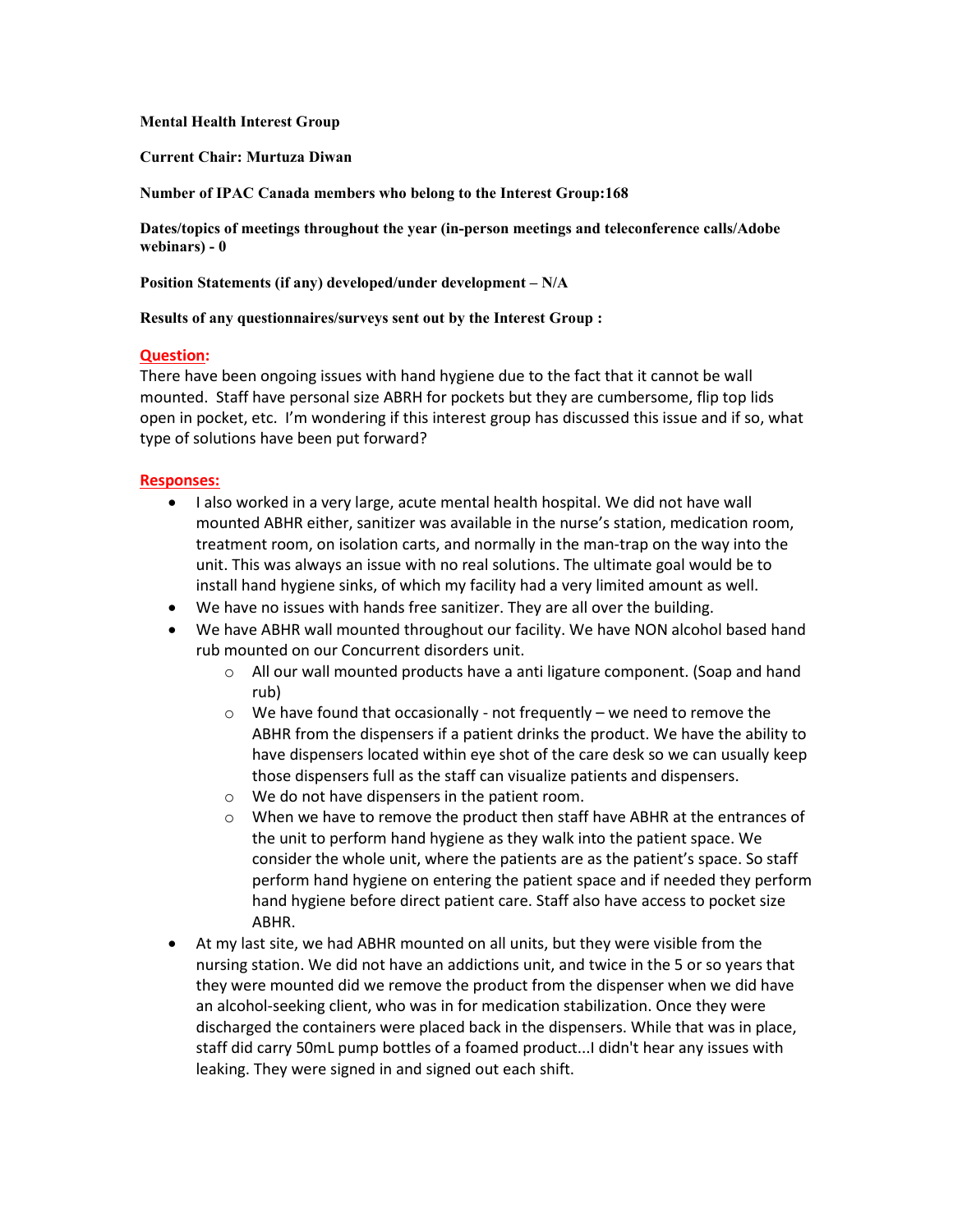- At CAMH, in addition to hand sanitizer dispensers (mounted only in locations observed by staff), in our new buildings we use Automatic Hand washing stations for staff Hand Hygiene. Washing station includes sink, soap dispenser and air dryer - as one piece. Automatic hand washing station is programmed by Maintenance team to provide correct HH cycle based on PIDAC recommendations/steps. HH cycle can be initiated only by staff ID card to prevent patient water misuse.
	- o Our Automatic hand washing stations were provided and installed by WellGate company[: https://www.wallgate.com/about](https://can01.safelinks.protection.outlook.com/?url=https%3A%2F%2Fwww.wallgate.com%2Fabout&data=04%7C01%7CMDIWAN%40haltonhealthcare.com%7C434a979229a443778c3c08d9edab51eb%7C60fc610c99ad44bca2d51ff574df5d0d%7C0%7C0%7C637802142356868738%7CUnknown%7CTWFpbGZsb3d8eyJWIjoiMC4wLjAwMDAiLCJQIjoiV2luMzIiLCJBTiI6Ik1haWwiLCJXVCI6Mn0%3D%7C3000&sdata=KEouSA0YvqzQjuYDCuBziANJY56TIhQ0oROSDUocPio%3D&reserved=0)
	- o The picture is attached.
	- o Automatic hand washing stations are located in in-patient unit corridors, in close proximity to 4-5 patient rooms so that staff will be able to wash hands before and after direct patient care and PPE donning/doffing.

## **Any other relevant accomplishments, goals for the coming year**

- Complete a needs assessment in 2022
- Run 3 webinars/networking meetings
- Create presence of group on social media platforms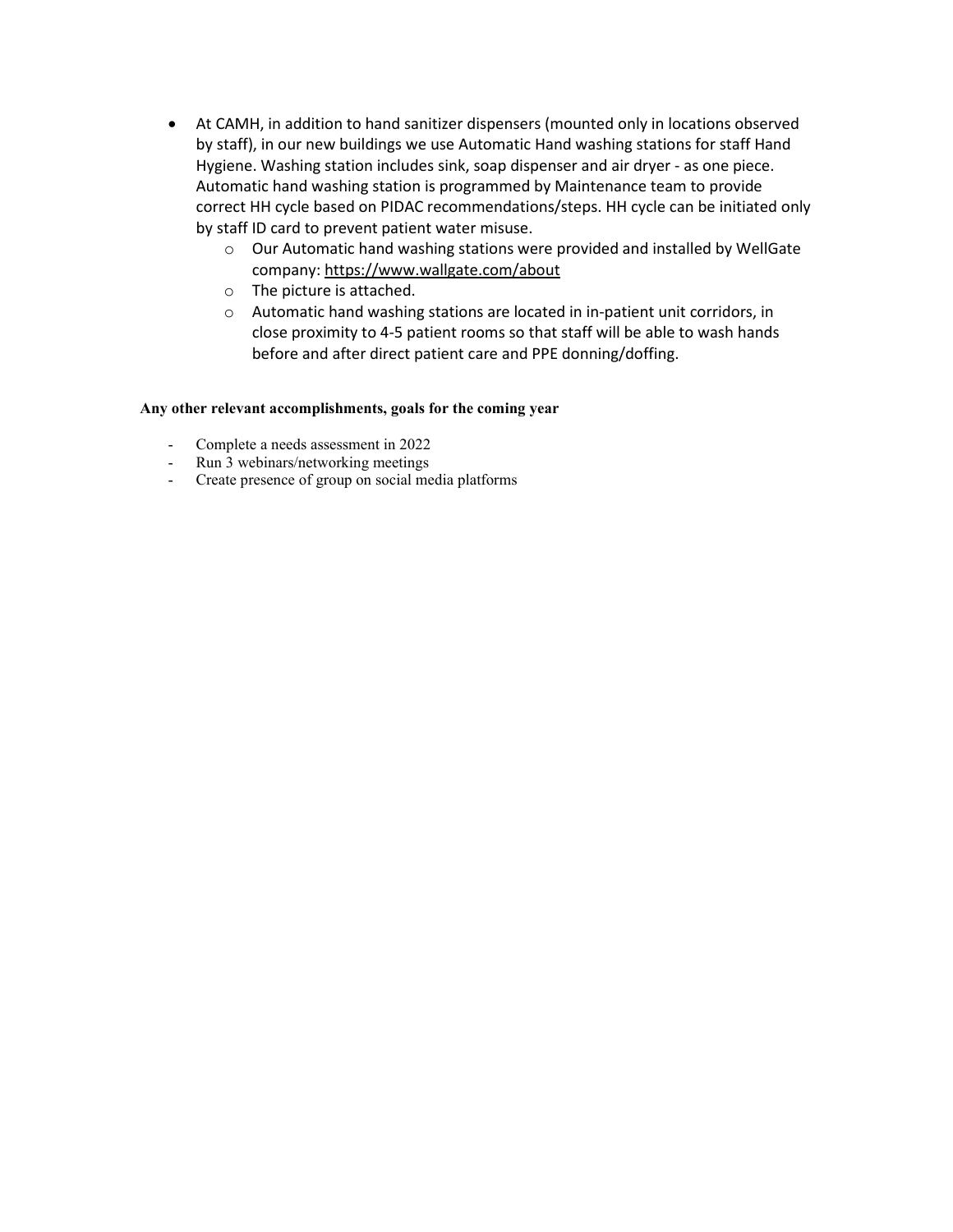## **Northern Network Annual Report**

**Executive (2021) Past Chair: Samantha Stewart Present Chair: Karen Pardy (August 2021 to present) Secretary: Treasurer:** 

**Executive (2022) Chair: Karen Pardy President-elect: Secretary: Treasurer:** 

## **Number of Members: 13**

**Geographic Area Served:** Nunavut, Northwest Territories, Yukon

#### **Membership**

Due to unforeseen circumstances the present chair was to attend or support the committee from September 2021 until April 2022. However, the Northern Network would like to thank the IPAC Canada's Executive Director, Gerry Hansen and Administrative Assistance Kelli Wagner for their ongoing support and assistance over the past year for stepping in to ensure the planned meetings and webinars proceeded.

#### **Meetings**

September 20 - Reprocessing and Networking - Noel Talaver, Medical Device Reprocessing Specialist October 19 - Webinar - What do I need to know about TB and am not afraid to ask? Dr. Jennifer Grant November 25 - Networking December 15 - Webinar - Hand Hygiene - Sarah Eden

#### **Highlights**

- As the chair has returned, the plan for 2022 is to reinvigorate the committee and schedule meetings for the summer and fall.
- Three of the IPAC team from the NWT attended the 2022 IPAC Canada virtual national conference and will be sharing items at an upcoming meeting.
- A potential topic for future Northern Network meeting; Flooding in remote and rural communities IPAC's role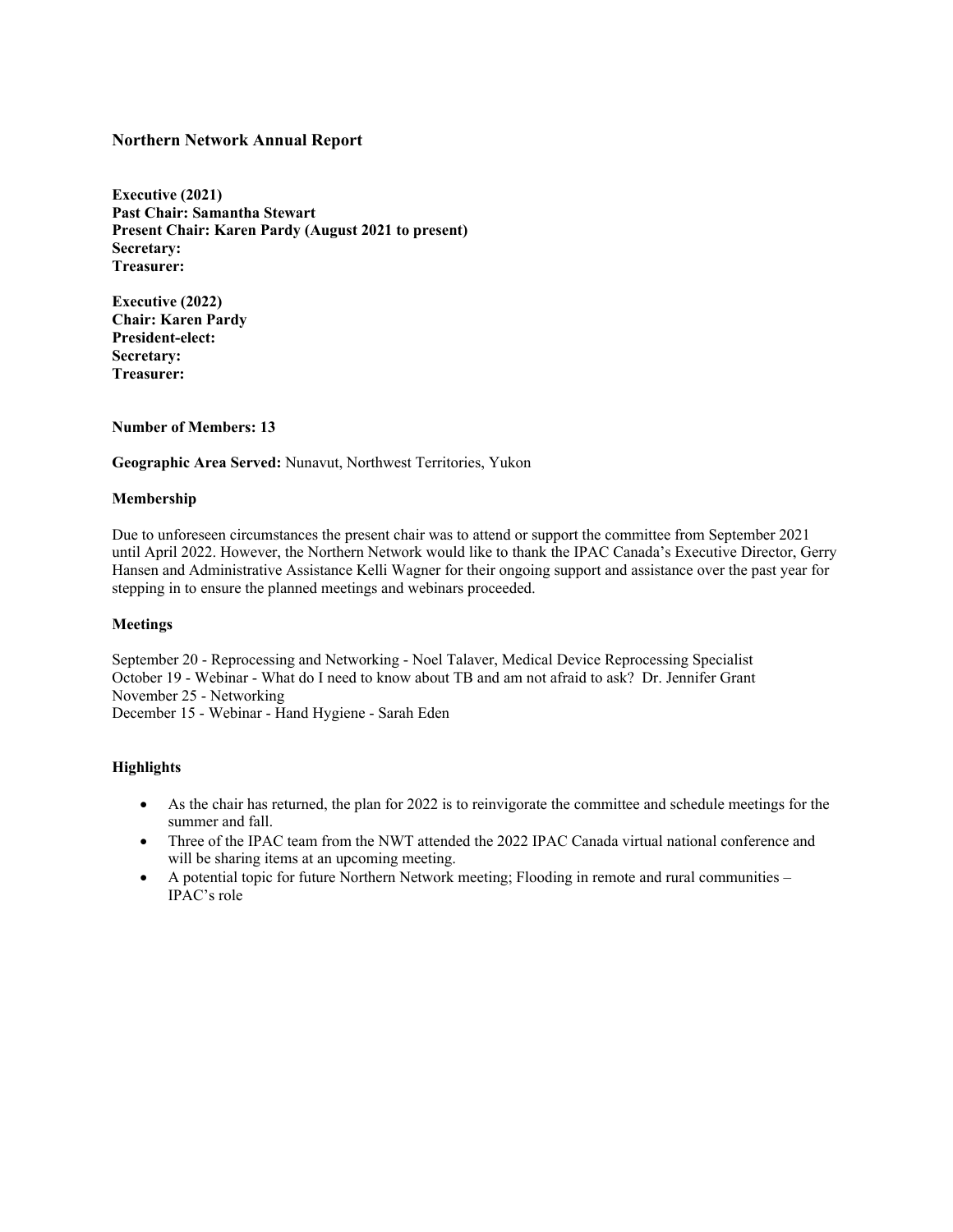# **Oncology and Transplantation Interest Group Annual Report**

Leadership:

- Chair: Sarah Zanchettin
- Co-Chair: Kelsey Houston
- Secretary: Vishnuka Arulsundaram

Number of IPAC Canada members who belong to the Interest Group: 104 members as of November 2021

A survey was sent out to members in November 2021 to seek member feedback re: discussion topics, how the group can best serve their professional needs, etc. Results of the survey indicate our members are most interested in learning about IPAC considerations for neutropenic patients and Herpes Zoster infection in the immunocompromised. They appreciate recurring group Q&A sessions.

Update: The new leadership team took over in July of 2021 and scheduled/ran four meetings of the group between August and November, including talks by Dr. Susy Hota, Dr. John Conly, and Miranda So.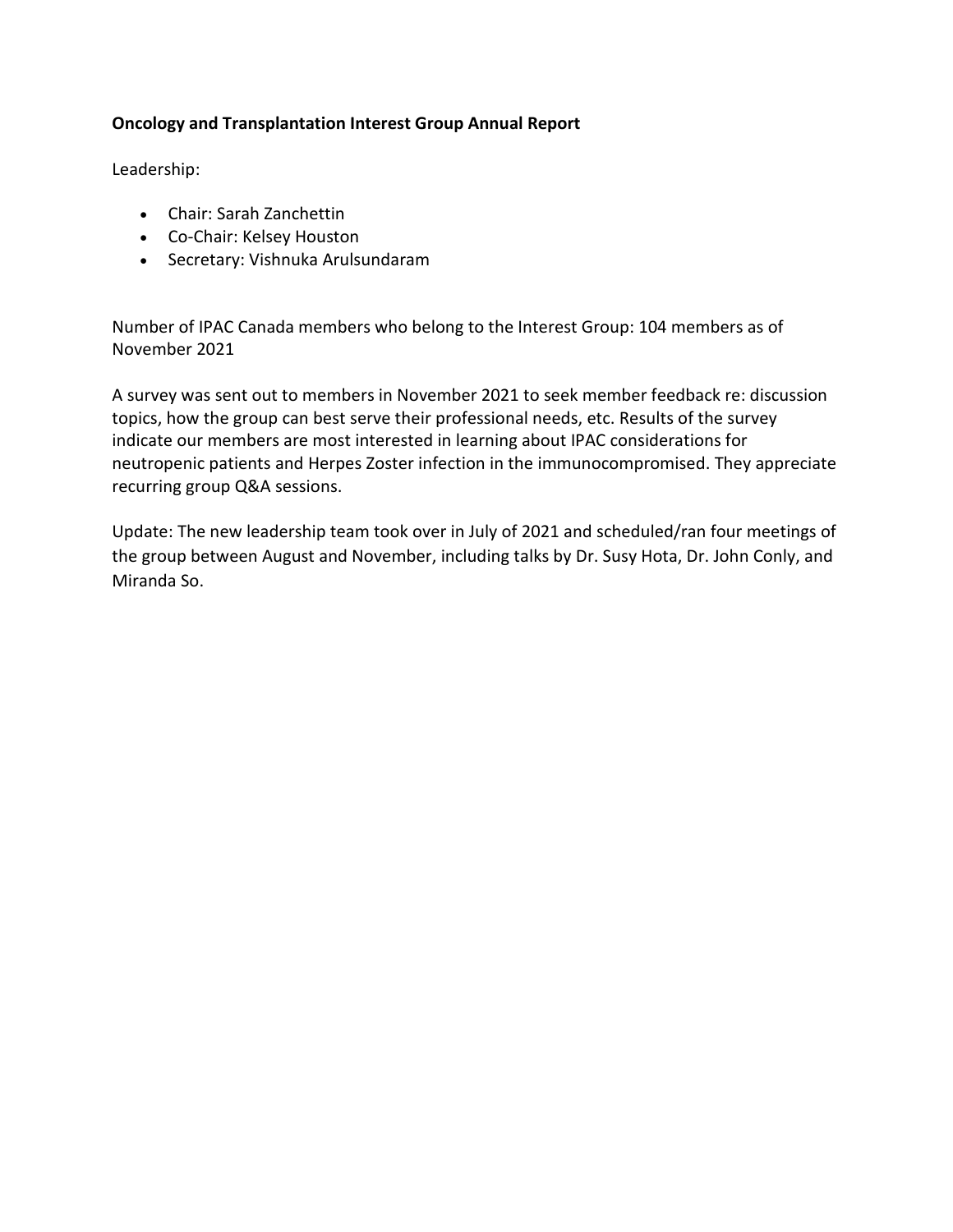

## **Pediatric/Neonatal Interest Group**

**Current Chair and Co-Chair** Megan Clarke (Co-Chair) Angela Thomas (Co-Chair)

**Number of IPAC Canada members who belong to the Interest Group:** 125

**Dates/topics of meetings throughout the year (in-person meetings and teleconference calls):**  Most communication within the group has been via email – posting of questions or other communication. 13 questions from members were received for distribution for the group. On April 14, 2021, a PNIG afternoon webinar was held with 21 members in attendance. The focus of the meeting was COVID-19; members submitted their pandemic-related questions ahead of the date and responses were shared round-table style. An informal networking and knowledge sharing discussion followed.

**Position Statements (if any) developed/under development:** Toy Cleaning position statement is currently under revision-on hold due the continuing COVID-19 pandemic response.

## **Results of any questionnaires/surveys sent out by the Interest Group:** N/A

**Highlights/Ongoing Projects:** We are in the early stages of organizing a webinar for interest group members in early 2022 to discuss the future of the PNIG group, and to send out a last call for a new chair/co-chairs, as Angela and Megan are stepping down as co-chairs.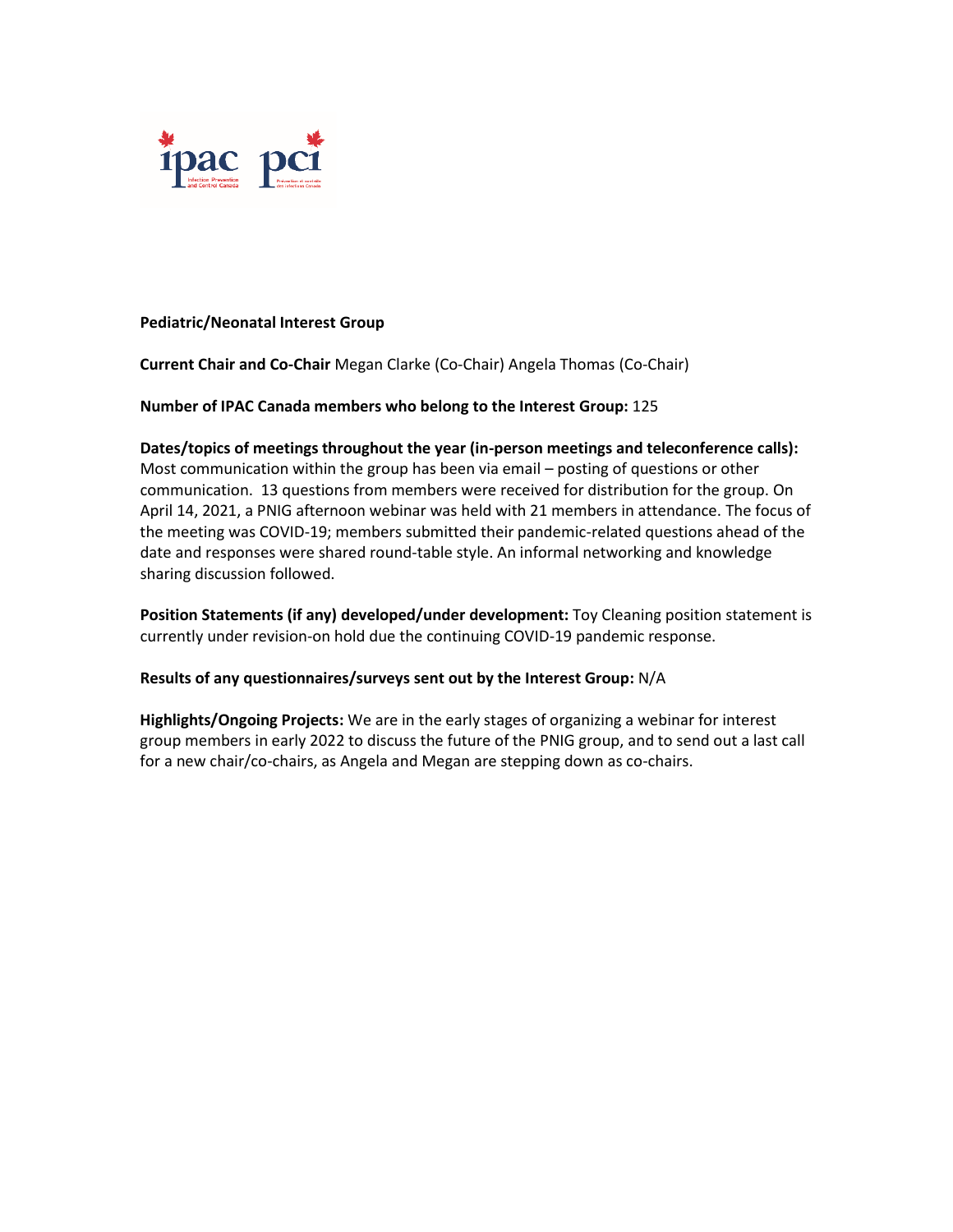#### **2021 Annual Report**

#### **Prehospital Care Interest Group**

Co-Chairs- Greg Bruce A-EMCA, Janie Nichols MPH, RN CIC Secretary- Erika Stebbings, RN, BSN

### **Interest Group Membership**

PHCIG membership stands at 85 members. 14 of these members participate in the Working Group. Membership represents those working in Prehospital care agencies as well as supporting agencies such as Health Regions, Health Units and Hospitals. Additionally, there are representatives from industry.

#### **Meetings**

With the start of the COVID-19 pandemic in 2020 the regular activities and projects of the interest group were suspended due to the increased workload of everyone on the working group. The decision was made at the time that the group did not have capacity to continue with the established work plan. This was continued through all of 2021. Additionally, similar to 2020 the decision was made for the current co-chairs and secretary to remain in those positions until at least the 2022 conference.

The interest group did not hold any meetings for either the full interest group or the working group due the fact that the group suspended activities for COVID 191. There were a number of meetings held related to specific issues that came up. These meetings included:

- July 21/21, August 12/21, Sept 13/21 and Oct 13/21 to discuss the future of the Cleaning and Disinfection Road Show
- Oct 6/21 to finalize and approve the revision of the Practice Recommendation and Position Statement

The interest group and working group were kept up to date by email as required.

Continuing with the initiative from 2020 monthly Zoom meetings were hosted to discuss COVID-19 issues. These meetings were designed as a drop in with no set agenda. Each participant was welcome to bring forward issues for discussion as needed. These meetings are valued by all attendees and they will continue into 2022 and as long as the Pandemic continues. In some cases non-member guests were invited to attend and this has resulted in some new IPAC Canada Membership. The participants in the meeting include representatives from across the country.

#### **Road Show Events**

After discussion to review the impact of COVID 19 on the Cleaning and Disinfection Road show events it was determined that it was not possible to continue with the events as planned. As a result, together with Sani Marc and IPAC Canada the decision was made to cancel the remaining events. The video produced for the events was posted on the IPAC Canada website.

#### **Projects**

The review and approval of revision to the Prehospital Care Cleaning and Disinfection Position Statement and Cleaning and Disinfection Practice Recommendation re-draft were complete and submitted to the board for approval.

#### **Goals for Coming Year**

Looking towards to 2022 there continues to be uncertainty due to COVID. The intent for 2022 and the potential end to the Pandemic is for the group to undergo a reset. This will likely include a group needs assessment from which a new work plan will be established to guide the group moving forward.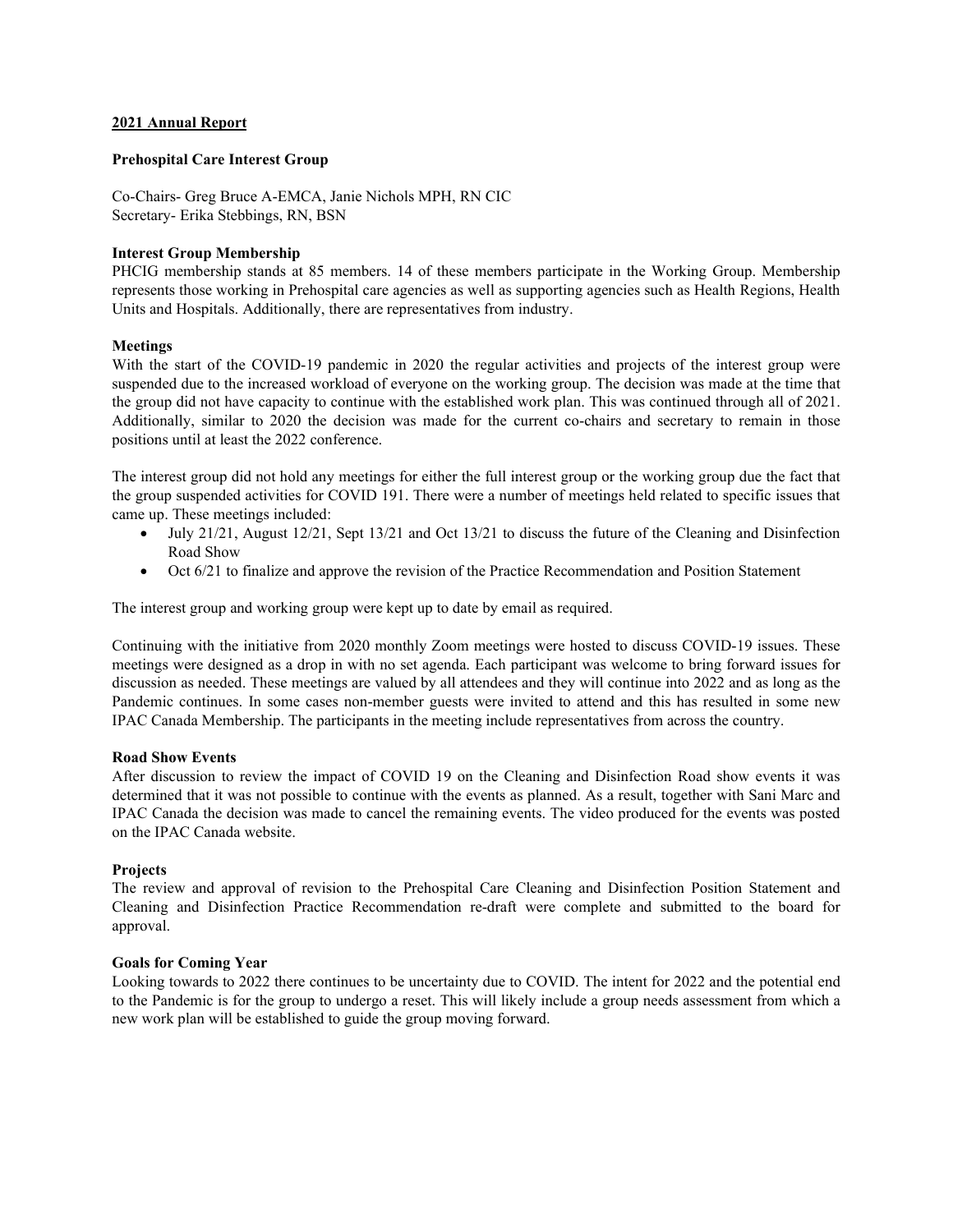# **Reprocessing Interest Group**

#### **Current Chair (and Co-Chair if applicable):**

Chair: Karrie Yausie Co-Chair: Jennifer Selkirk Secretary: Tina Stacey-Works

### **Number of members: 265**

#### **Meetings**

All meetings this year have been via teleconference. Due to COVID our monthly meetings were rescheduled for every 2 months with some months having no meetings (summer). Dates of meetings were January 13 2021; February 24, 2021; April 14, 2021; June 9, 2021; September 15, 2021.

The topics that were discussed this past year were:

- 1- Frequency of RIG meetings during COVID pandemic
- 2- Vacant Executive Positions
- 3- Two working groups (on hold): i) Dental Working Group, ii) Ultrasound Probe Working Group

#### **Highlights/Ongoing Projects: Presentation** scheduled for February 24, review of Journal Article

**Dental Working Group**: On hold **Ultrasound Probe Working Group**: On hold

Currently RIG does not have any executives. The Chair, Co-Chair and Secretary positions are all vacant with RIG on hold.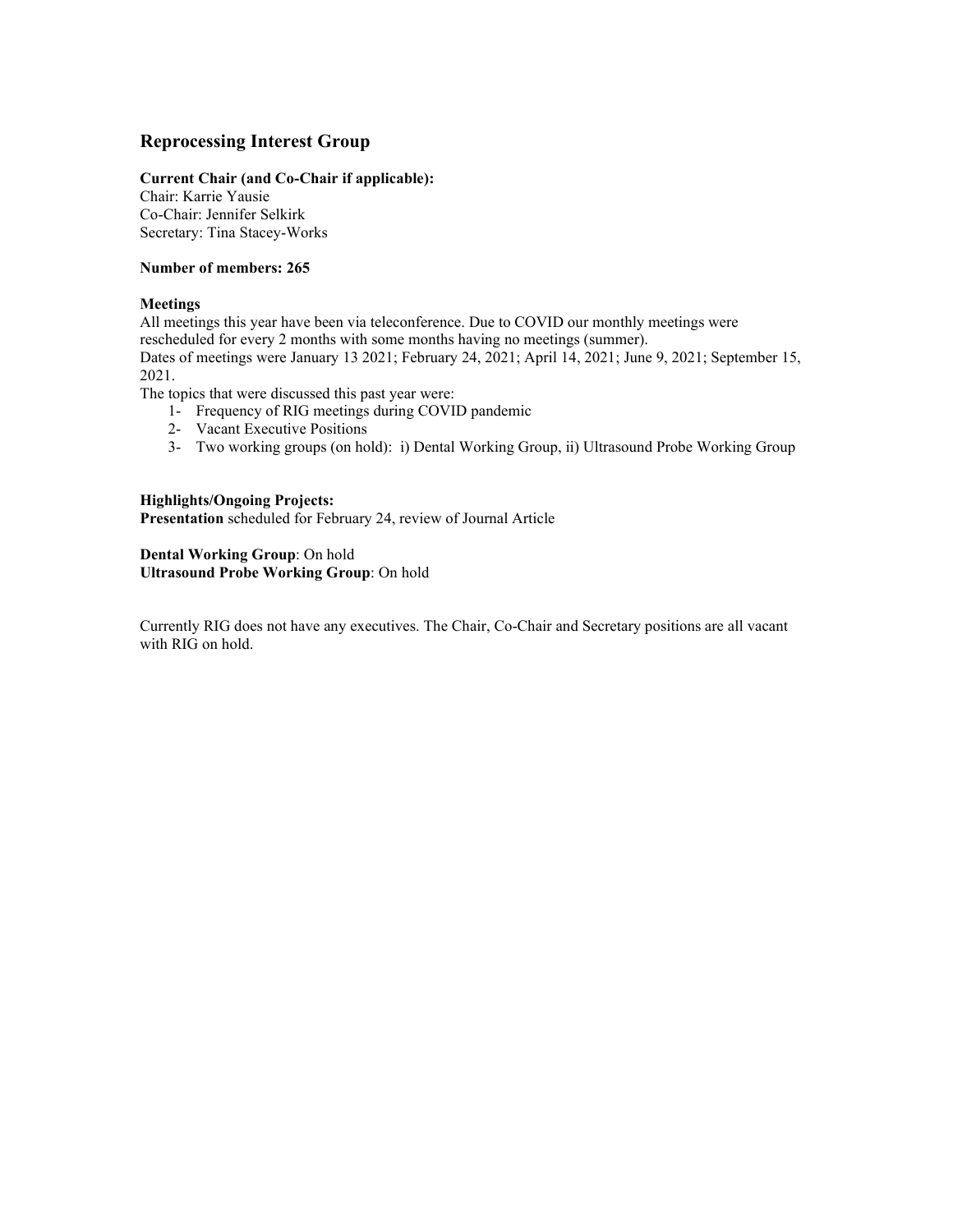

## **Surveillance and Applied Epidemiology Interest Group (SAEIG)**

### **Leadership**

Co-chair: Jennifer Happe Co-chair: Katherine Paphitis Secretary: Tammy MacDonald

## **Number of Members**

410

## **Meeting Dates and Topics**

| Jan 26, 2021:   | Education Topic: FluWatch, Canada's national surveillance system that monitors the<br>spread of flu and flu-like illnesses. Speaker: Dr. Christine Bancej who manages<br>vaccine safety, and influenza and emerging respiratory infection programs within<br>the Public Health Agency of Canada's Centre for Respiratory Infectious Diseases.                          |
|-----------------|------------------------------------------------------------------------------------------------------------------------------------------------------------------------------------------------------------------------------------------------------------------------------------------------------------------------------------------------------------------------|
| Mar 3, 2021:    | Education Topic: Carbapenemase Producing Enterobacteriacea (CPE) survey<br>preliminary results were shared. Speaker: Filip Pajtondziev, an MSc student at<br>Queen's University who is collaborating with SAEIG on the survey.                                                                                                                                         |
|                 | Business: Discussed IPAC Canada advocacy efforts during Parliament Hill Day for a<br>national integrated, expanded surveillance system to capture data from acute and<br>LTC settings of all sizes using a standard set of case definitions. Discussed the<br>progress of the Pan-Canadian Surveillance Advisory Committee.                                            |
| April 14, 2021: | SAEIG members were surveyed about their interest and ability to participate in the<br>annual IPAC Canada Conference Interest Group Day. Due to completing priorities,<br>SAEIG membership voted not to hold an additional meeting during Interest Group<br>Day this year.                                                                                              |
| Sept 17, 2021:  | A survey was prepared in lieu of a meeting as a result of the 4 <sup>th</sup> wave of the COVID-<br>19 pandemic. The survey captured SAEIG member feedback on meeting dates,<br>times, frequency and content to facilitate planning for 2022.                                                                                                                          |
| Dec 1, 2021:    | Education Topic: Process Surveillance and the IPAC Canada Audit Toolkit available<br>for free to support all members in establishing and sustaining proper infection<br>control practices in their care areas. Speaker: Jennifer Happe, SAEIG Co-chair.                                                                                                                |
|                 | Business: Discussed progress updates on projects placed on hold as a result of the<br>pandemic including, SSI Surveillance Survey publication, CPE Screening and<br>Management Practices Survey analysis and publication, and revision of the LTC<br>Infection Surveillance Definitions. Discussed ESBL surveillance practice across<br>Canada during the Round Table. |